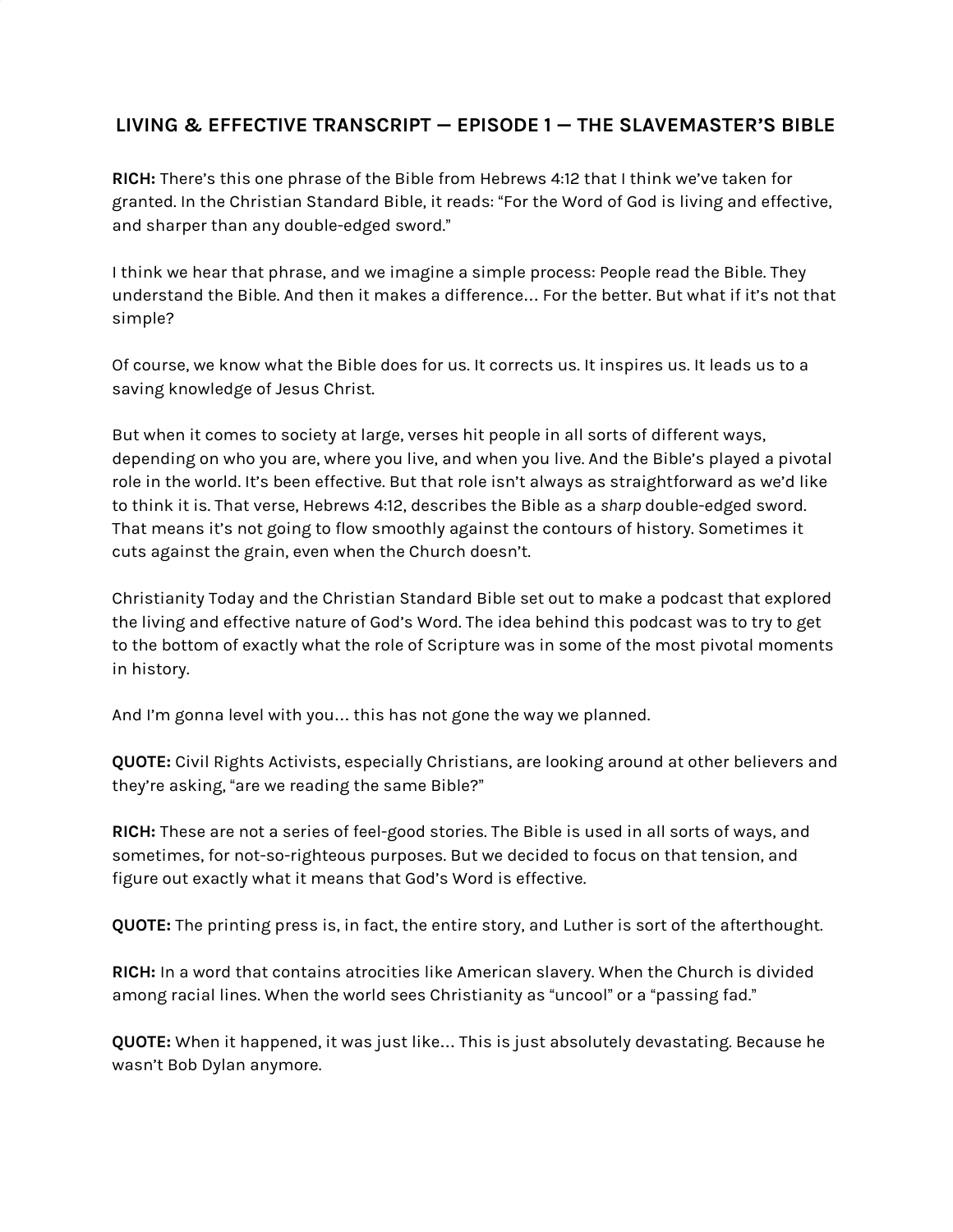**RICH:** When the Bible is constantly misused… When obeying the Bible seems nearly impossible in the moment.

**QUOTE:** King received up to 40 death threats every day. The answers he got to the problem of evil from Protestant Liberalism… He said the answers didn't come there. And then he said, "I remember the God my father taught me about."

**RICH:** We believe that the Bible is living and effective. But the question really is… Effective at doing what?

Hi, I'm Richard Clark. I'm a producer for CT Podcasts and an editor here. I've been at CT for about 3 years. Before that, I worked at a Southern Baptist seminary. I have 2 degrees in theology, and I grew up in a small town in Southeast Alabama, and every day on the way to school and work I would see a confederate statue in the middle of an intersection. I would cross a railroad track. The trains that used that railroad track transported slaves through our town back in the days of slavery. Right behind my house, on the other side of the block, was a mansion that was owned by a Democratic politician who was part of a group of people who supported slavery.

So I've always been a little uncomfortable when I think about how Bible-believing Christians took part in slavery. But I've never really gotten to the bottom of exactly what was happening in that moment of history. I guess, for me, for a while now, it's been relatively easy to just trust what the bible says about itself. That it's working in the hearts of those who read it. But I've also just had some discomfort around how things have played out. For me, what the Bible did during the time of the Civil War and slavery, has been somewhat of an abstraction. I don't think I've ever really had to grapple with the nature of Scripture's efficacy in that time. So while it's not the easiest, that question is probably a good place to start in this series.

What I thought I'd be talking about in this episode was the ways that the Bible influenced people like Wilberforce and Nat Turner to overwhelm those who supported slavery. And how those who supported slavery didn't really care about the Bible.

Well, that's not exactly true. And the role of the Bible, actually, is pretty complicated when you look at it in this context. In fact, it's so complicated, that when I asked Mark Noll to come on the show and talk about its role in the time of the Civil War, he warned me that this might not be… the most cut-and-dry way of demonstrating the effectiveness of the Bible.

**MARK NOLL:** The very strong reliance of the United States' culture and society on the Bible shrank when people trusting the Bible couldn't agree on slavery, and Bible arguments defending slavery continued strong after the Civil War. If the South had won the Civil War, slavery would've kept going. And the South was as Bible-devoted as the North.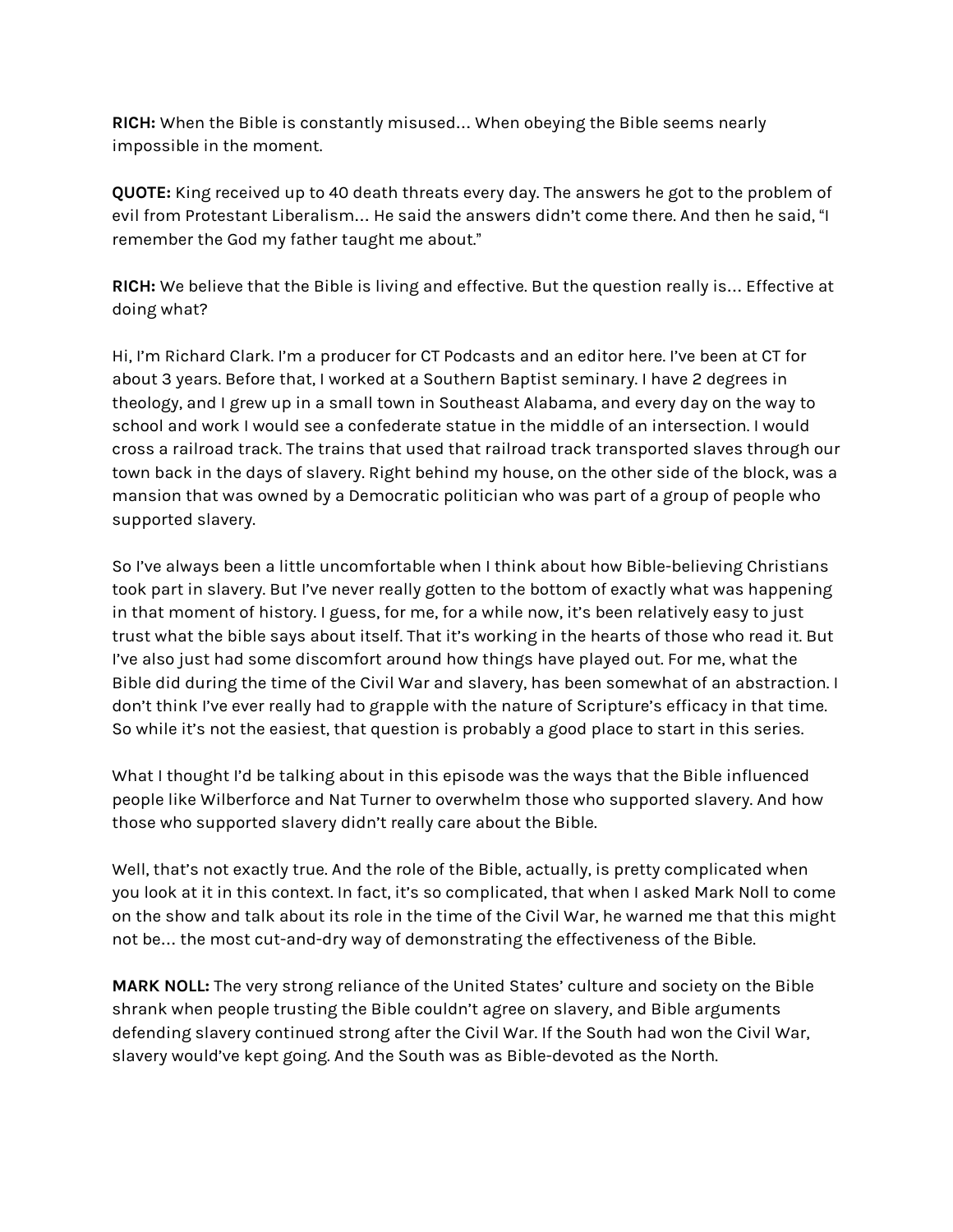**RICH:** The Christian Standard Bible and Christianity Today present: Living and Effective, a podcast about the moment when humanity and the Bible collide.

**NOLL:** I'm not sure how I actually got interested in this topic, except that I was intrigued by how creative ministers were in the 1770s at applying the Bible in favor of the Patriot cause. So there was a lot of symbolism about Israel and its enemies. But now it's Britain that's Egypt, and the colonists are the children of Israel. Now, to me, as a Christian, that's not particularly persuasive.

So you had a lot of sermons, analogizing Britain as Egypt, America as Israel, but not very much arguing, for example, in Romans 13, should you have a revolt? Well, there's a little bit. There's a couple good Patriot sermons explaining how that should happen, and a couple of Loyalist sermons explaining how it shouldn't. But, overwhelmingly, it was this kind of metaphorical, analogical, typological use of the Bible. But, the point that really got my interest, and probably got me started on this, was doing just a little bit of history of African Americans.

Now, what was the Bible angle for African Americans? Not as many African Americans read, and, of course, there wasn't the opportunity to form churches until you get into the 19th century, but there were African Americans reading the Bible, and they *also* analogized things, but the analogies were sometimes completely reversed from the Patriots.

So, when Governor Dunmore in Virginia, the British governor, said, "If, slaves, you escape, and come to the British side, you'll be free." Britain was immediately described as Israel and the United States as Egypt. So you had a common reference to the Bible, both very forcefully, but at opposite application of Biblical themes, not so much arguments. A couple Presbyterians, a man named Bourne, who actually got kicked out of the Presbyterian Church of America for making these arguments in the 18-teens, he said, look: The apostle Paul said there aren't going to be any man-stealers in heaven! Well, how can you have a slave system based on stealing Africans from their tribal homelands and think you're gonna go to heaven? He just got kicked out of his church. They didn't like it. Then, in 1829-or-30, David Walker, a freed slave in Boston, writes a blistering tract to appeal to the world on behalf of the colored people of the United States, and he just dives into Scripture and says, American treatment of slaves is worse than Egypt's treatment of the children of Israel. It's condemned throughout the Bible, and it just doesn't work. That was one of the very first really strong, publicly recognized appeals to the Bible against slavery. And then, you get some people associated with Charles Finney, a man by the name of Theodore Dwight Weld, eventually you get the Beecher family, you get other people who said, that's right! The Bible's against slavery. But, as soon as those arguments take off, and they're based on things like the golden rule, do unto others… do you want to be enslaved? Do you want your kids to be enslaved? Well, don't you enslave people! It was a powerful argument. But, it was not as powerful as ordinary people reading the King James Bible, and saying… Look: Abraham had slaves.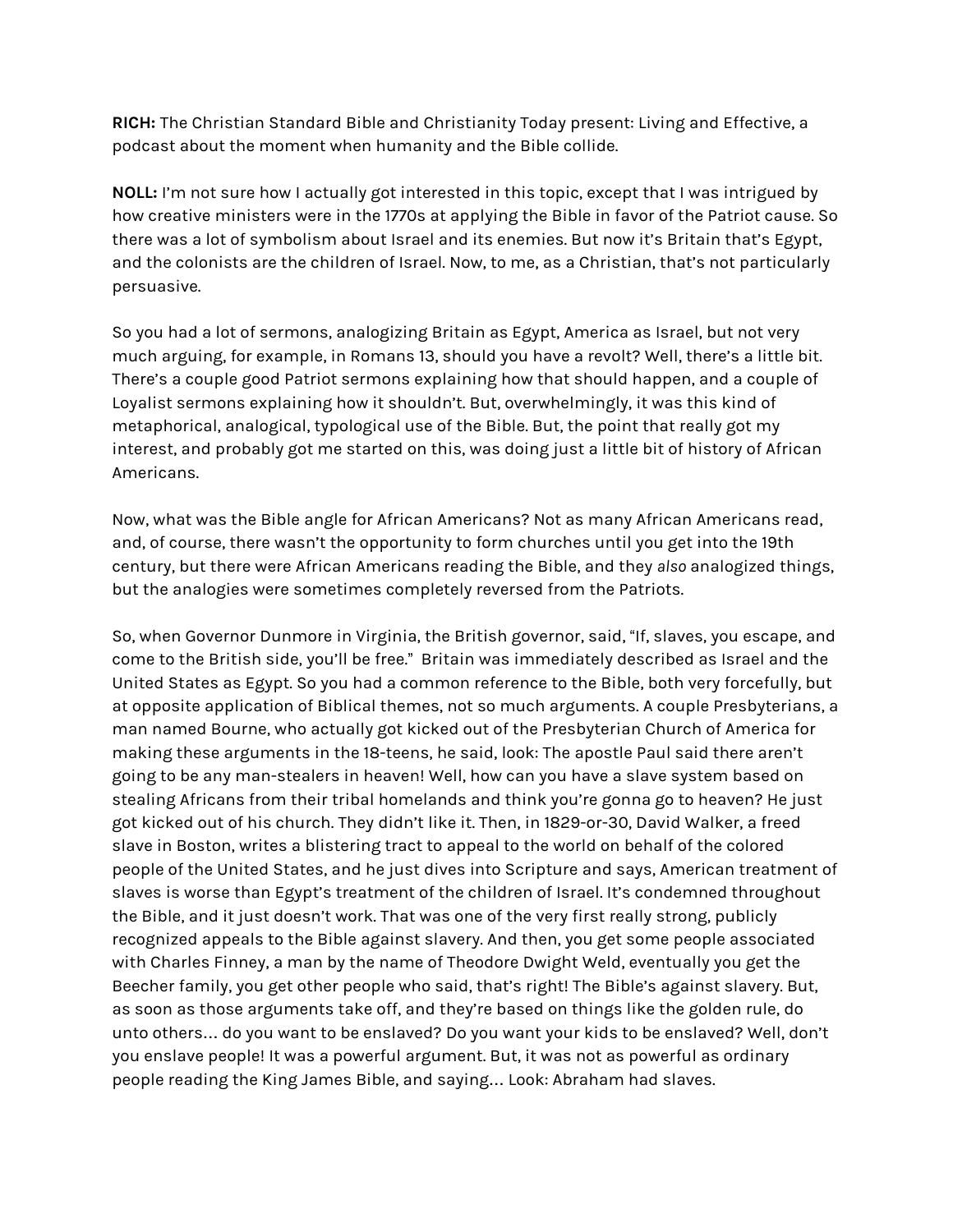The mosaic legislation gave regulations on the children of Israel keeping enslaved people they captured from other tribes, and passing their children of those slaves on as slaves. And then look at the New Testament! Jesus spoke against many, many, problems… sins… he didn't once mention slavery as a sin.

And then there's the apostle Paul! The book of Philemon is the book in which Paul is sending a slave back to his master! And then you have in the Pauline writing, several other times, "Slaves, obey your masters, unto the Lord!"

What could be more obvious than that the Bible sanctioned slavery?

**RICH:** So we were in the middle of, like, a pivotal moment in US history, and it seems at first glance, that the Bible is failing. If you were an African American or an abolitionist at the time, you'd be extremely frustrated. You'd be struggling to figure out… like… wasn't the whole point of the Bible just to address this kind of issue? If not, what is it doing? And if you, like me, believe that the Bible is living and effective, how does looking at what the Bible did in this point of history effect that Truth?

And if you didn't believe in the power of God's Word…

**STEVE PATTON:** This was actually one of the issues that kept me away from the faith. For me, when people tried to engage me with Christianity, I could not move past… "That's the slavemaster's religion."

**RICH:** That's Steve Patton. He's an itinerant preacher and curator for the Regeneration Project, where he's spoken a lot about the Bible's approach to slavery. Obviously, this was something he struggled with. He had a hard time with the fact that those who were most dedicated to the Bible at that time were also *supporters* of slavery.

**PATTON:** Growing up as a strong, ethnocentric African-American man, Church and Christianity were all around me. So were the FOI, Muslims, and some others. I started following Jesus when I was 16, and it wasn't until I was in my 20's, "Okay, I can't just say, oh you know, we all sin and fall short of the glory…" when talking about something as massive as using the Bible to defend Slavery.

**RICH:** After everything Noll had said, I felt we needed something to remind us exactly what the Bible says about slavery. One of the biggest weaknesses of the Biblical arguments people were making in that day was really just starting from a category error. Essentially ignoring or even completely missing the context in which the Bible addressed slavery.

**PATTON:** What the transatlantic slave trade was would've been categorically rejected both in the New and the Old Testament. Like, just categorically rejected. First Timothy 1:10, where Paul was listing off these people who are damned… slave traders are in there. If you're a slave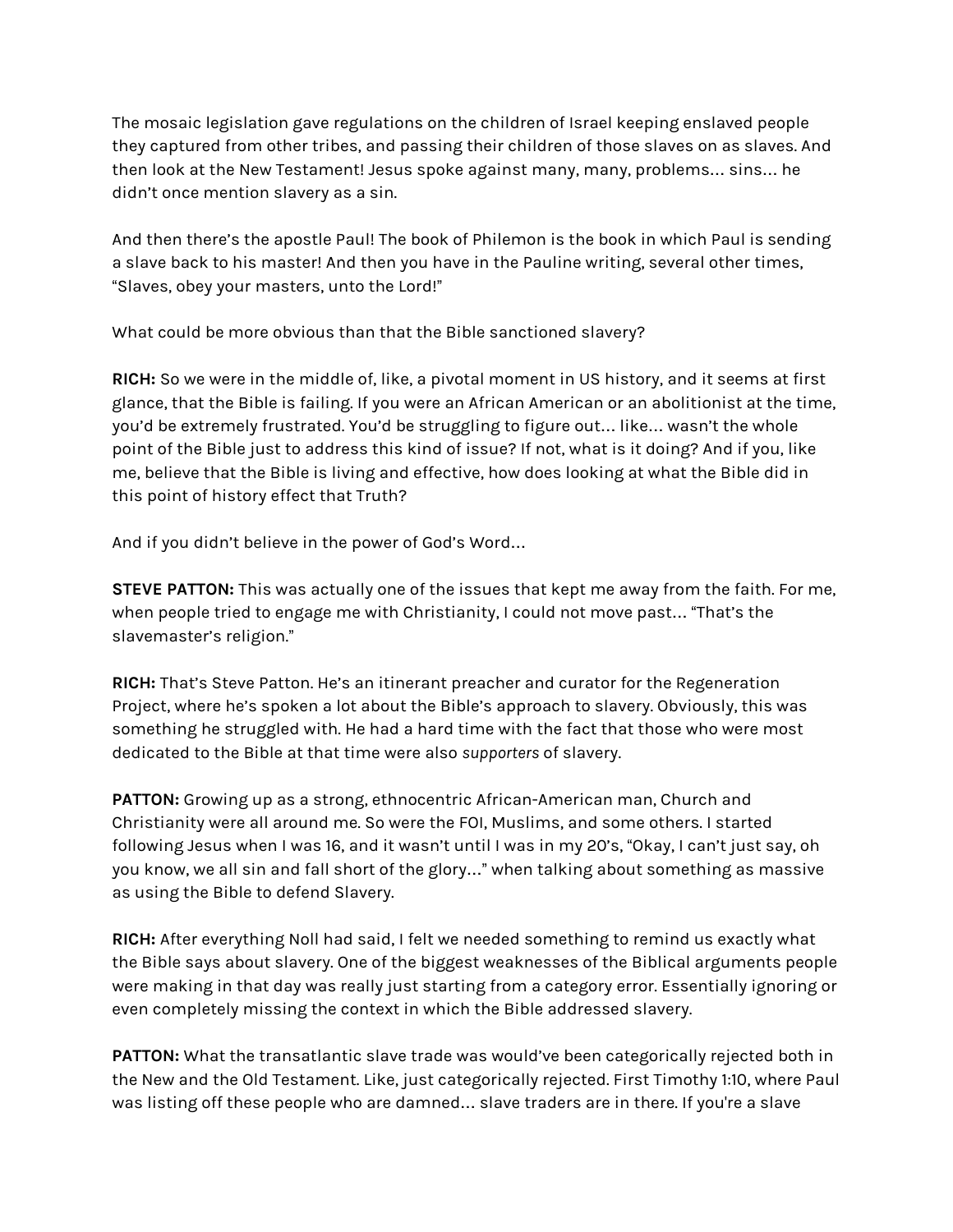trader you're going to hell. And then in the Old Testament where in Exodus 21 it says where if you do take someone into this form of servitude, this was more of an economic sort of thing, but, by the way, God was trying to get his people to engage with this already-existing sort of cultural thing. He was trying to get them to engage with it in a way that would be radically different. He was saying, you can only engage with this practice with people who are only around your region. You can't go to far-off countries and bring slaves in. That was categorically rejected. There was stuff like, if in a neighboring country, a slave runs away, and comes among the people of God, don't send him back! You count him as free. There was no bounty for catching slaves and sending them back. No, they get there, he's free. And you treat him like a brother.

**RICH:** It turns out that God has always been at work to subvert slavery.

**PATTON:** But especially, in the Old Testament, the rules that God lays out for how He wants His people to engage in this practice are super subversive, especially if you look at it throughout the course of human history as they began to practice it. As God lays out these specific ways to interact with these people who would sell themselves into servitude or people who were conquered and brought into servitude. The plan, in the end, was ultimately always to abolish it. If you look at the slave trade in that particular region, among the people, especially those places where the Israelites were, by the time that all the tribes are scattered, slavery is basically done. It's *done*. It's virtually a non-issue at that point, because in the way they would engage with it, it started to crack from the inside. All the power that the institution would start to hold, be it economic power, be it positional power, the way that you began to engage with it is like… "yeah, I could keep these slaves, but I've gotta keep paying them! And that's dead. And it's not our thing anymore. So I just might as well let them go free!"

**RICH:** So you're saying that God put in place systems that made… He disincentivized it basically?

**PATTON:** Right! So that whole thing was just a minefield for me. I'm like okay… wait. God gives a system how to deal with slavery? Why not just abolish it altogether? But, it's very subversive. With God playing the long game, because He has the ability to do that. God playing the long game, to ultimately disrupt it. Rather than just forcefully abolishing it, He sends His people amidst all the other peoples of the known world and shows them how to engage with this system in a way that's radically disruptive.

**RICH:** Okay, so we can acknowledge that God has a plan to obliterate slavery, and that eventually, that plan works. But when it comes to how God deals with evil in the world… Great, substantial, epic evil, is subversion and the long game really what we want to hear? When it comes to how God deals with an evil as great as slavery?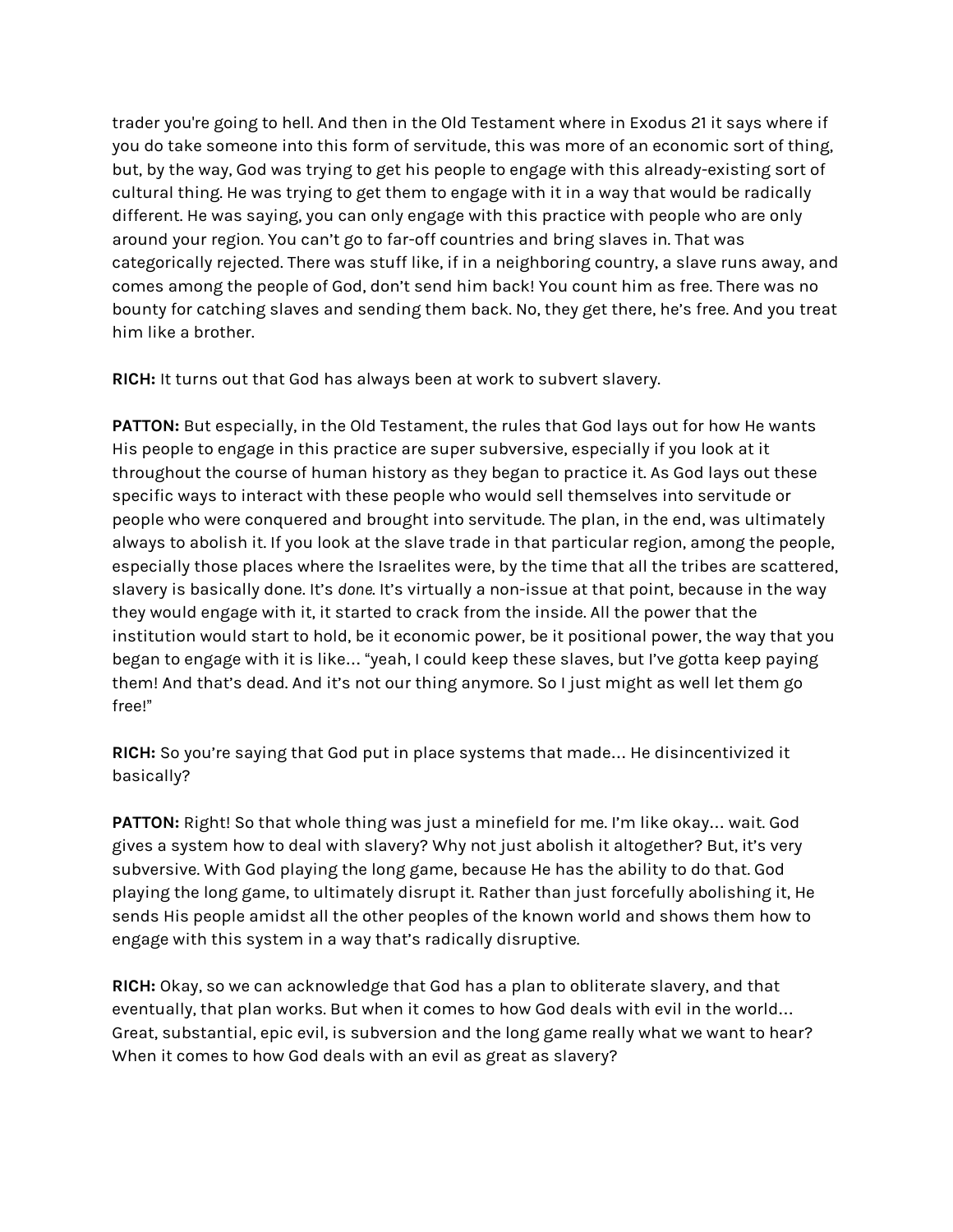**PATTON:** Well, it depends on what we're talking about. If we're talking about what was happening *then* for God to send His people into a system to disrupt and ultimately to dismantle that system, yes! Especially the way that they were playing it, because it wasn't like… God said this thing, and ALL THE PEOPLES OF THE EARTH had to listen. No, he had this one nation… this one group of folks, and they had to be the ones to proliferate that out to everyone else.

**RICH:** My struggle with this kind of thing is… you know, books like Philemon, it feels like people looked at it and said, "you know…" face value "this is giving me permission, this is condoning the things we're doing."

**PATTON:** Yeah, you can do that when you're reading your own cultural bias into it. Then that allows you skip over parts where he says, like, "when you receive them, treat them like you treat me." What if the slavemasters who professed to be Christians, you know, looked at all of the slaves, and said, "Wait… I've gotta treat you like I would treat Paul? Oh wait…" The whole system would've been very different had they actually even applied that. Trying to make a clear-eyed Biblical case when you're blinded by money is very hard.

That's what Wilberforce was up against, when he was trying to abolish slavery. He realized that he was up against people's pockets. And he was committed, fueled by the Gospel to bring an end to it, but he knew he was fighting against people's money and that was a problem.

For me, the wildest case, with Christians engaging in this issue of slavery, the wildest case was up in New England. You've got the Puritans, in Boston, writing all of this great theology, and they're hanging people in the public square and they're okay with being slaveowners. But then you come down, today it's about an hour drive, you come to Newport, Rhode Island, which was, at the time, the home of the transatlantic slave trade, as much as 90% of the slave trade was going through Rhode Island. And you have the Quakers… They were not theologically robust. They did not believe in inerrancy of Scripture, they did not believe the Bible was the ultimate authority, but they did fully believe in "love your neighbor." And they could not shake "love your neighbor" and see what's coming in and happening at the ports right down there in Rhode Island. They would meet in the Quaker meeting house for prayer and for their abolitionist meetings. Now, they were not theologically robust folks! They were not what these guys were doing up in Boston. They just couldn't shake "love your neighbor" and what was coming in off the boats, so they stood there to fight for the abolition of slavery in Newport, and they won. Newport was the first place to legally abolish slavery. It was still happening, but the first big punch that needed to land, it landed. And they weren't making big, clear-eyed theological statements about it. They just couldn't shake "love your neighbor."

No man can serve two masters. If God be God, then serve Him. But if Mammon be god, then serve him.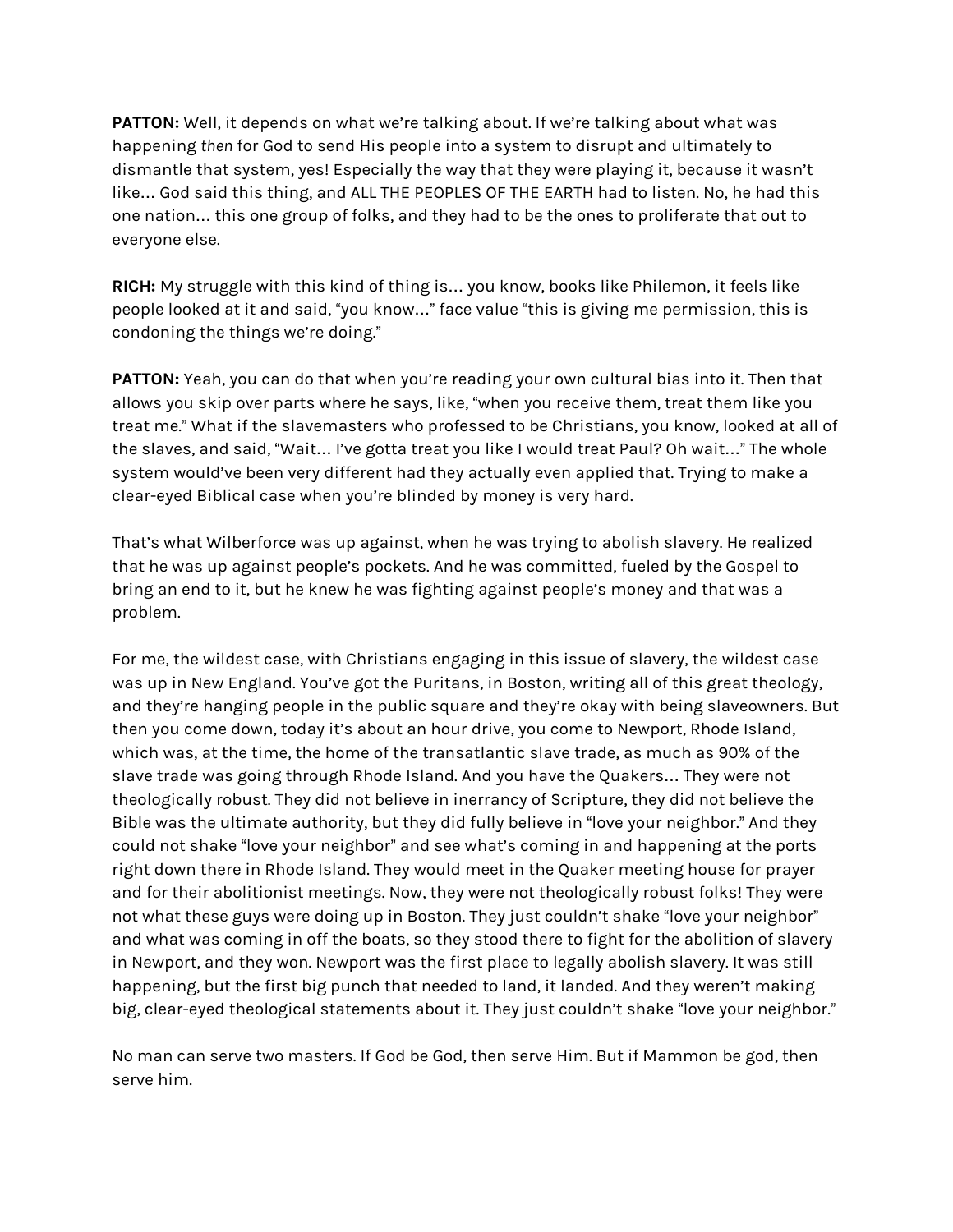There was a lot of people that, in trying to establish themselves in the new world, they were more committed to Mammon than they were to the Scriptures. A lot of them weren't looking for spiritual defense as much as they were just looking for an excuse to keep doing what they were doing, because it was comfortable and they were making money. Humans suck. Right? Especially if you come from a theological background that lets you hold tightly to this idea of depravity, you can see that depravity really playing out in their approach to try to use the Scriptures to defend this heinous act.

But in the end, do I think people truly used the Bible to defend slavery? And the answer's yes. But did they *truthfully* use the Bible to defend slavery? The answer's no.

**RICH:** So that's the catch. I mean, God wasn't coy about his opinions on slavery. He wasn't hiding something. You could argue that the Bible was as clear as it could possibly be in the way that it confronted cultural assumptions about slavery and obliterated any racist or greedy argument we'd make against it. But when it comes to getting our own way by misunderstanding the Bible, human beings are always gonna find a way. And that means, when it comes down to it, the biggest obstacle to our understanding of the Bible might just be our assumptions.

**THABITI ANYABWILE:** The greatest example of that, in my mind, would be Jonathan Edwards.

**RICH:** I talked to Thabiti Anyabwile—He's a pastor at Anacostia River Church, and he's written a bunch of books about this subject.

**ANYABWILE:** Edwards wis as prodigious of an intellectual as America's ever produced. He seemed to write on almost everything—except slavery. It's Edwards with the academic theology, it's Edwards with the voluminous theology, it's Edwards with the sometimes intellectually sublime theology, but that proves quite worthless, doesn't it, on the biggest issue of his day?

**RICH:** For evangelicals, Jonathan Edwards is a really big deal. He's known as one of the greatest preachers of all time. One of the most uncomfortable things to realize about this time in the church's history is that it was also the context for what we call The Great Awakening. And Jonathan Edwards is credited with providing the philosophical and theological underpinnings of The Great Awakening.

I'll admit this… I don't get it. It kind of freaks me out. Is it really possible that a time marked by spiritual enlightenment and the salvation of many is also marked by apathy and ambivalence towards slavery? Well, yeah. In fact, Edwards's most famous sermon, "Sinners in the Hands of an Angry God" is one of the most renowned sermons from that period of time. It may have also been the most effective in leading his hearers to repentance, and kicking off that period of revival.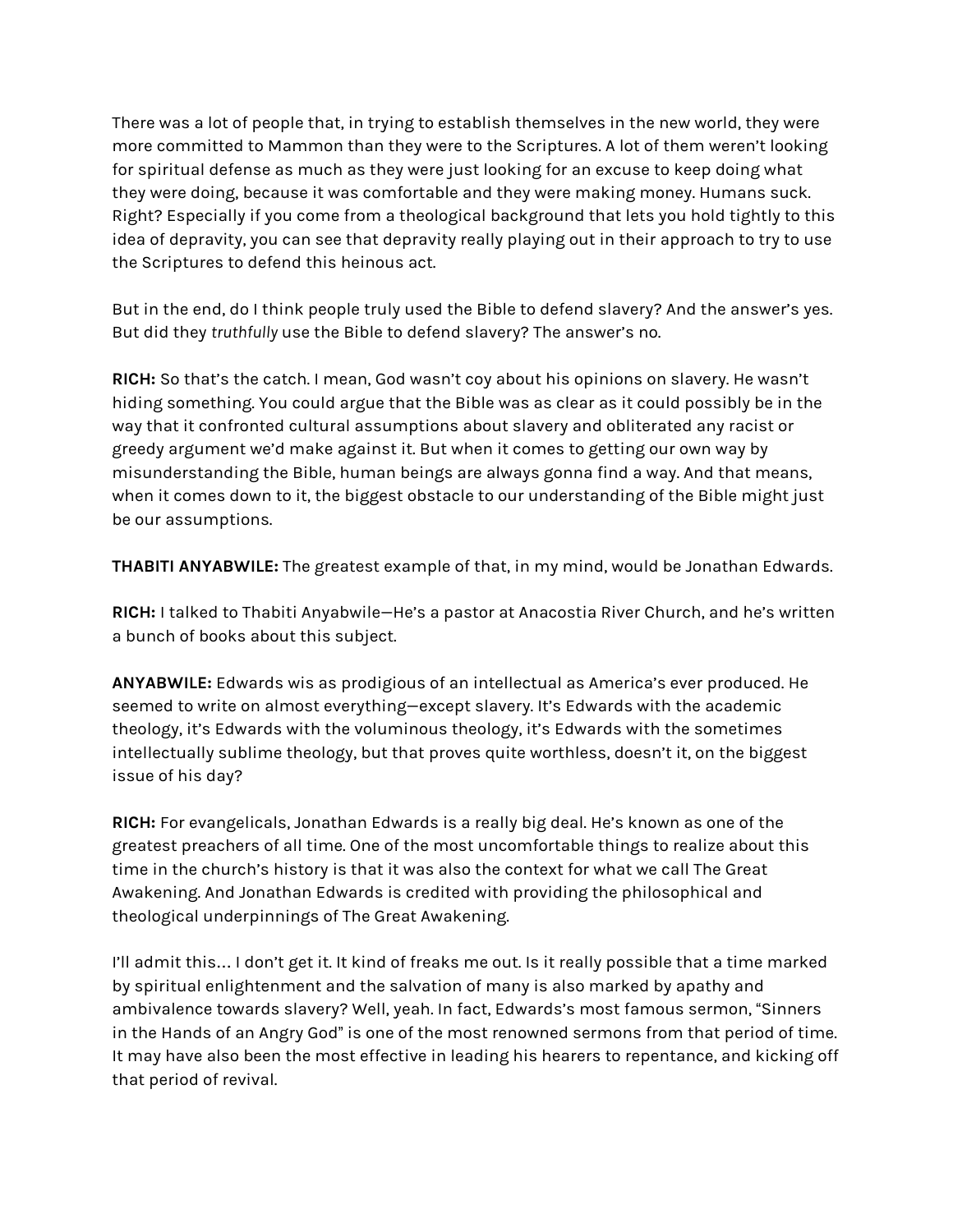But just three weeks after calling his congregation to repentance, he sat down at his desk and wrote a defense of an unrepentant slave-owning Pastor.

**ANYABWILE:** What we have from Jonathan Edwards is an outline of his thoughts on slavery, which would be used in defense of a minister who didn't share Edwards's theology, was a theological opponent, and who was about to be fired by his congregation and the minister's association ended up tapping Edwards to make a defense of him. Now, in Edwards's sketching of a kind of Biblical theology of slavery, he seems orthodox enough. But he was answering the question from the perspective of a fairly aristocratic… you know… Connecticut River Gods, as they were called… Pastorate, and his loyalty to the pastorate and protecting even a theological enemy, was greater, in his mind, I think, than the sort of explication and application of that Biblical theology.

**RICH:** I guess you could say he was theologically distracted from the issue.

**ANYABWILE:** Or, to put it in sharper terms, he was a hypocrite on this point.

**RICH:** That accusation of hypocrisy would've hit Edwards pretty hard. There's a particular kind of irony here—Edwards's defense of this pastor owning slaves rested primarily on accusations hypocrisy. On the part of those who Edwards was disagreeing with. He essentially pointed out the degree to which those people, who accused the pastor, also benefited from slave ownership.

**ANYABWILE:** Now Edwards might think the revivals were the biggest issue of his day, but socially speaking, the developing biggest issue of Edwards's day is the slave trade.

And he missed it.

He gave no attention to it in his own life, and many evangelicals missed it, gave very little attention to it in their lives, and still some others just got it wrong. They gave attention to it, but in precisely the wrong direction.

**RICH:** I'm not sure what to do with all of this. Not only was one of the most important American theologians actively complicit in one of America's greatest evils of all time, this all happened smack in the middle of The Great Awakening.

And slavery ended because of a war. Not a Bible verse.

So if the Bible isn't actively putting an end to slavery, what's it doing?

**ANYABWILE:** So one thing is the Lord's judgment of the church. So, Abraham Lincoln doing that public theology that he does in the aftermath of the Civil War, understood that the Civil War had been a judgment. Even people *before* the Civil War were predicting judgment,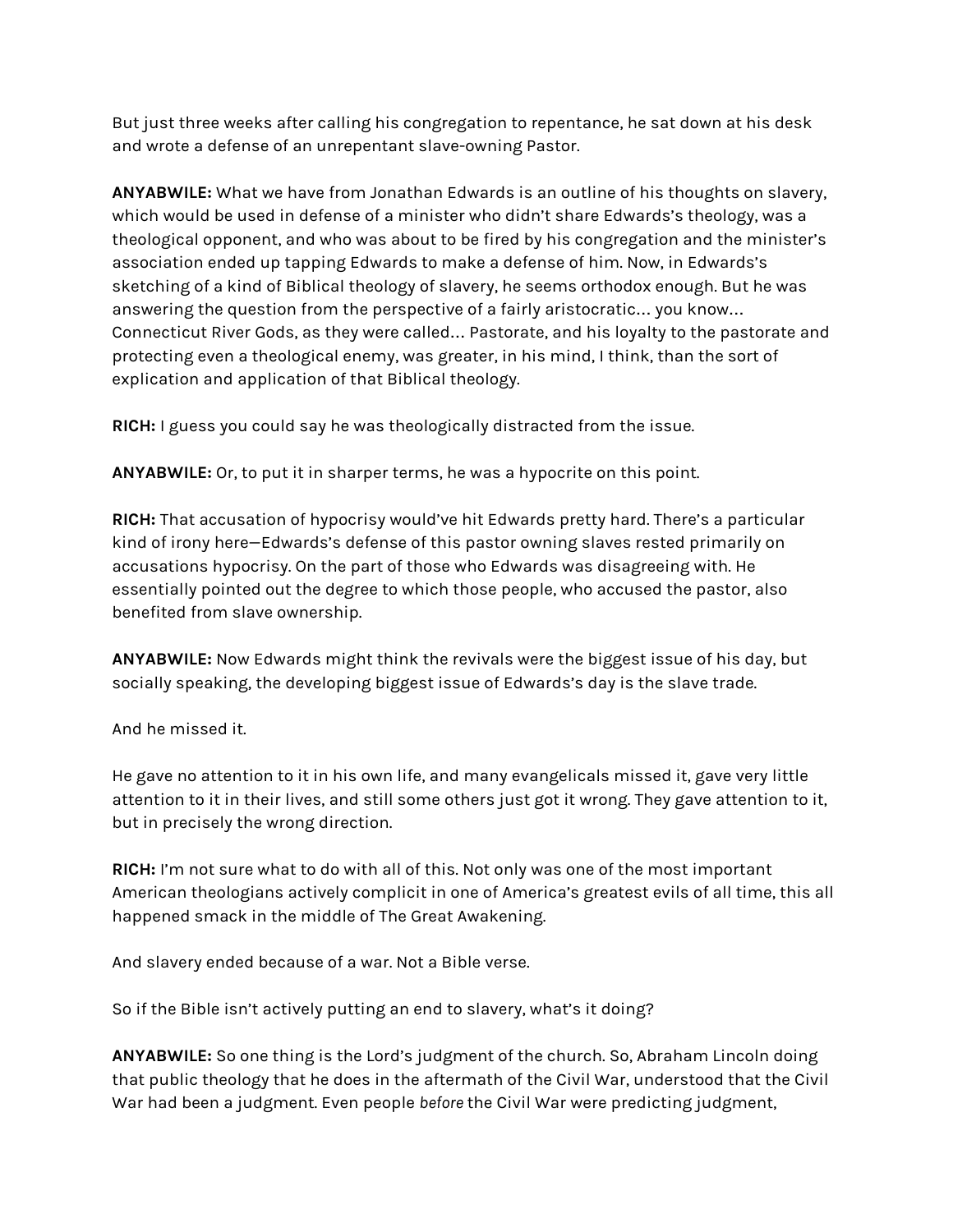because of the country's sin in slavery and the slave trade. And so the Lord is judging, and that judgment begins at the household God but also expands to the entire country, and so that's part of what the Lord is doing. To put it another way, He's sifting the true church from the false. I would contend that a lot of what's called Evangelical Christianity is Apostate Christianity. It's not authentic just because we call it Evangelical. It's the distinction that Frederick Douglass would make between slaveholding Christianity and true Christianity. So I think the Lord is making that really clear; that there's a thing that calls itself Christian that actually denies the power of the Gospel. And there's a thing that looks despised and utterly weak, which indeed is Christian. Which is what the Lord prefers according to First Corinthians, right? So I think He's judging, and discriminating, and distinguishing.

**RICH:** The thing that surprises me here is that no one, NO ONE of note, was really getting this right when it comes to reading the Bible and seeing what it should be saying. And some of this stuff to us, with modern eyes, is pretty clear. The question I have, I guess, is, like, if a tree falls in the forest, and no one hears it, did it make a sound? Is there anything good happening?

**ANYABWILE:** You framed the question in terms of nobody of *note* is hearing it. And I would say, despite all of the distraction and all of the errant teaching, and the self-serving teaching of slaveholding society, indeed, lots of slaves heard it. It's the underside of society that often hears the Bible in more accurate and liberating and spiritually renewing ways. That's true in Jesus's own ministry, it's the poor and marginalized, the broken, it's women, and I think that's true in the American experience. So it's not that the Bible's not being heard, but it's not being heard by the elite. On the one hand, God is growing his church, so the Lord makes that promise in Matthew 16, He's keeping that promise even down to today.

The greatest miracle of Christianity in American is the conversion of African people to Christian faith.

That the slave would actually see the truth in the slaveholder's religion and embrace that truth and make it his own and shave off some of the slaveholder's errors in infancy in order to walk with Jesus. That is the most amazing miracle in the world. So that person who is looking at Christianity, saying "its failure is proof of its falsehood"-I'm saying, no, no, its *converts* are proof of its power and its genuineness, are you kidding me?

**RICH:** It turns out that some who would stress salvation were missing pretty badly on questions of ethics and piety. But at the same time, those who were suffering from that pretty terrible breach of ethics, were miraculously experiencing salvation. A wave of Christian awakening was happening in the hearts of the enslaved.

As Christians, we want the Bible to be effective. And not just be effective—we want it to be effective in ways that make us *feel* good. In ways that make *us* the key player here. We want it to be effective in our lives and the lives of people like us. We want heroic stories of great